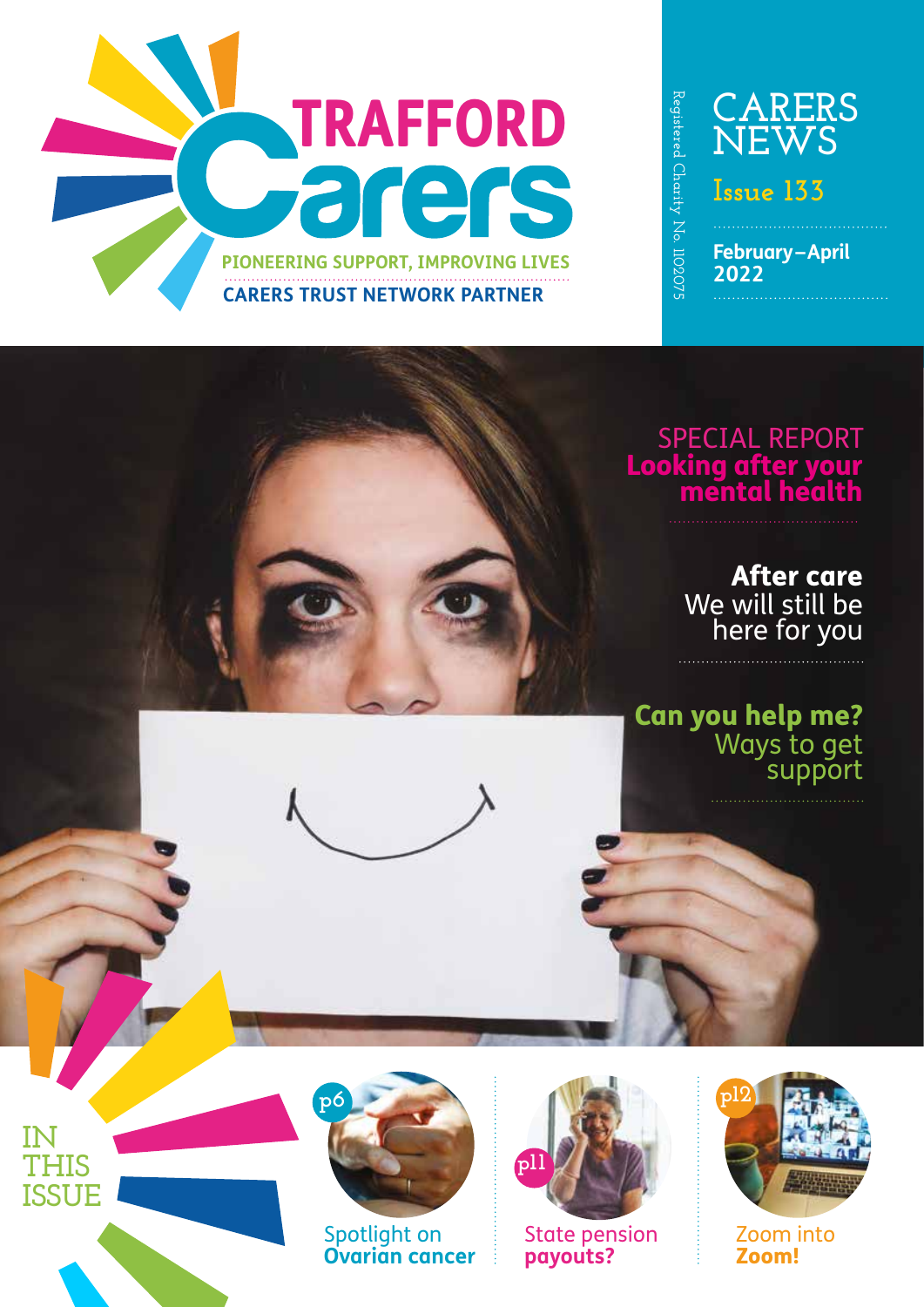## **TJS...**

*Do you support someone who couldn't manage without you?*

*Trafford Carers Centre is a registered charity that supports unpaid carers looking after someone in the Trafford area.* 

> *Read on to find out how we can help you!*

## Dear Carers,



I am writing this as the Covid pandemic continues to create enormous uncertainty in our lives but hopefully, by the time our newsletter reaches you, normal service will be quickly resumed and we can do all those things we used to take for granted a couple of years ago. It will certainly have been a very long haul for us all when we eventually get back to near normal and there is little doubt that few of us will have been unaffected by these strange times.

Illustration: Ellie Awcock

Caring brings with it its own challenges – even without a global pandemic on the scene and that can have an effect on your mental and physical health, which is why we can't emphasise enough the importance of looking after yourself.

Mental health is a high priority as looking after others can be extraordinarily stressful. This month, we are focusing on mental health **(pages 4–5)** as I understand that many carers can suffer from a range of conditions, including depression and anxiety, so don't feel you are alone. There's help out there and you have every right to access it. Even if you feel a little bit down and angsty, it doesn't matter. Please talk to someone. The way you feel is important and you need to take time for yourself to explore ways of dealing with your mental and emotional wellbeing. Our counselling service is there for you, so please don't hesitate to contact us.

Also, by the time you read this newsletter, we will be in the middle of the move into our new home, across the road at Springfield House, 9 Springfield Rd, Sale, M33 7XS **(see page 13)**. While we love the building, which is a fully accessible hub for workers and carers, we don't think the name reflects exactly what we do, so we are asking for your help to rename it! We are also calling for suggestions on how we can make this year's Carers Week, from June 7–13, relevant to you. So why not get involved as we start planning our activities? **(see page 13)**.

Finally, you'll find the self-review form at the back of this newsletter **(page 15)**. The form has been designed to make you step back and consider your own health and needs, to ensure you get all the support you need , so it would be great if you could fill it in and get it back to us.

Michelle

**Michelle Grogan, Chief Executive, Trafford Carers** 

2 **Trafford Carers News**

**If you have difficulty reading this newsletter, please download a PDF version from our website.** 

## **CONTENTS**

| <b>About Us</b>                                            | 2        |
|------------------------------------------------------------|----------|
| <b>Carer Story</b>                                         | 3        |
| <b>Special Report:</b><br><b>Mental Health</b>             | $4 - 5$  |
| <b>Update with Nurse Rebecca:</b><br><b>Ovarian Cancer</b> | 6        |
| <b>Young Carer Profile</b>                                 | 7        |
| <b>Young Carers News</b>                                   | $8 - 10$ |
| Are you owed a<br><b>State-Pension Payout?</b>             | 11       |
| Zoom into Zoom!                                            | 12       |
| <b>Life After Caring</b>                                   | 14       |
| <b>Self Review Form</b>                                    | 15       |
| <b>Donation Form</b>                                       | 16       |

## **GETINTOUCH**

www.traffordcarerscentre.org.uk Tel: 0161 848 2400 info@traffordcarerscentre.org.uk

*The opinions expressed in Trafford Carers News are those of the individual authors and not necessarily those of Trafford Carers Centre.* 

*Information included in Trafford Carers News is accepted in good faith, but products or services referred to are not thereby endorsed or recommended by Trafford Carers Centre.* 

*Trafford Carers Centre is a Company Limited by Guarantee and Registered Charity.* 

> Company Number: 4695523 Charity Number: 1102075

> > *PRODUCTION:*

**EDITOR: Janet Reeder DESIGN: GMDesign COVER IMAGE: Sydney Sims/Unsplash.com**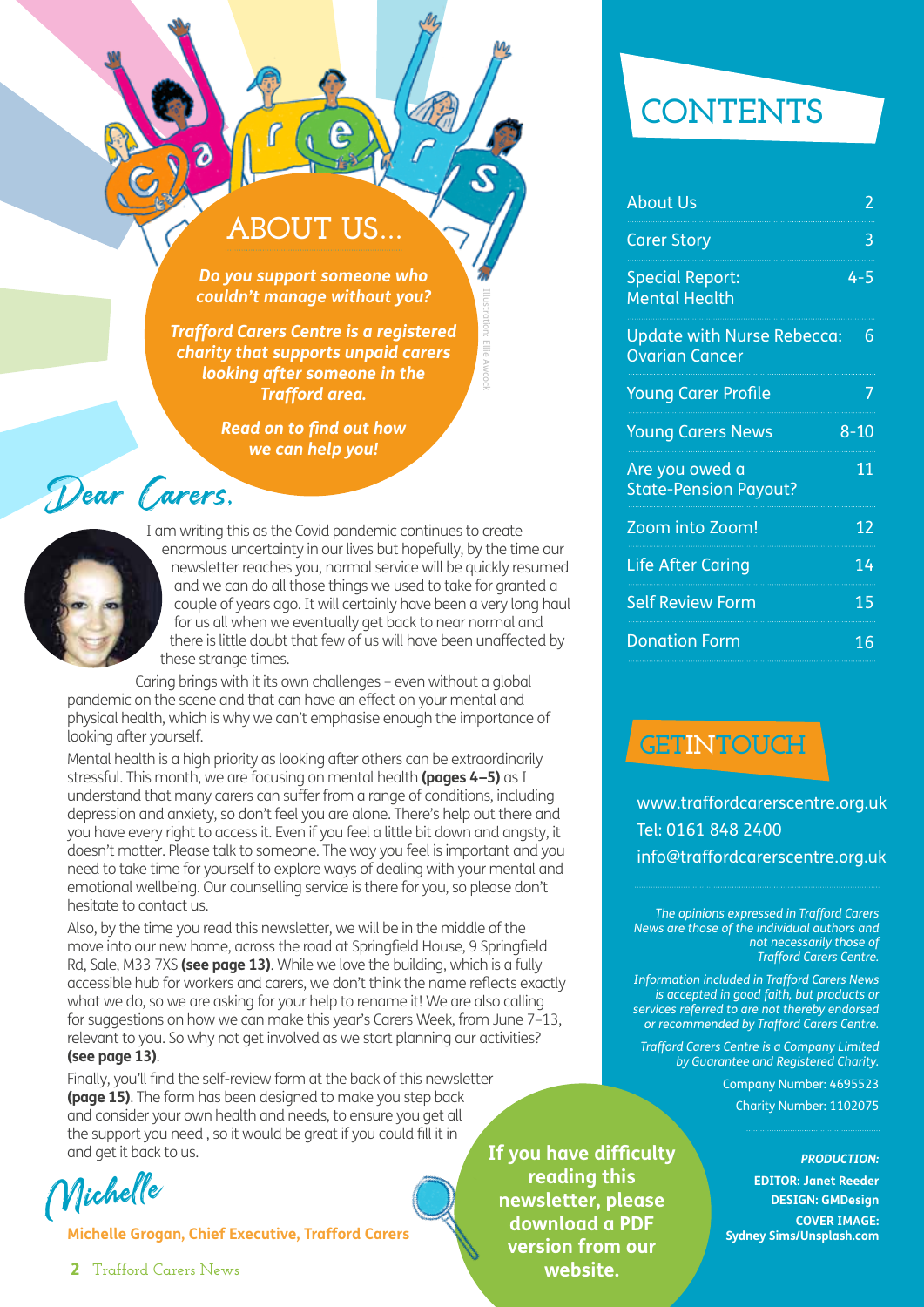

## 'Help is **out there'**

**ARING** wife Mrs S found herself unable to cope when her 90-year-old husband's dementia worsened and she felt she had no one to turn to. C

The couple had returned to the UK two years ago after more than two decades living in Spain just at the moment the UK went into lockdown at the start of the Covid 19 pandemic.

They had moved into a new home in Altrincham when Mr S was diagnosed with a condition called diverticulitis.

"The week after the doctor sent him to go to Trafford General for a scan as he was in a lot of pain," recalls 80-year-old Mrs S.

"Our daughter took him but couldn't go in with him. Half an hour later we got a call saying he wasn't there. But my daughter asked them if they realised he had some dementia. She went back to the hospital and they eventually found him sitting on a chair clutching a piece of paper.

"He was diagnosed with diverticulitis and came home with antibiotics, but for a week he was in terrible pain. In that week he had an appointment at Wythenshawe Hospital where they gave him a scan and kept him in and at midnight he had an operation, where they found out he had bowel cancer and a hernia."

"When he got home all he did was sleep and he was doubly incontinent." Mrs S reveals.

### **CARER'SSTORY**

"It really does help talking to people and to know you are not by yourself."

"It was just a nightmare. I felt shocked, alone and sad. And I had to cope with all this even though I was under the hospital myself with ulcerative colitis and basal cell carcinoma."

It was Mrs S's daughter who got in touch with Trafford Carers after she became worried about her mum. She went on the Trafford Carers website and completed an online referral.

"I received a call from a girl called Rachel who had the softest voice. I've never felt more tranquil talking to someone," says Mrs S.

"She got me on to Wellbeing Wednesdays with Rebecca White and I was also put into contact with a lovely guy called Adam who rang me weekly for eight weeks. He was lovely to talk to and process things and I can't thank them enough."

"I've met so many people in those classes," she continues.

"I love being with people and we share everything in these online sessions. We also met and had a little get together in Urmston and I met some of the girls I'd been in contact with online.

"It really does help talking to people and to know you are not by yourself. I think there must be lots of people out there who are crying out for help.

"I just want to let others know there is help out there. You've just got to reach out for it."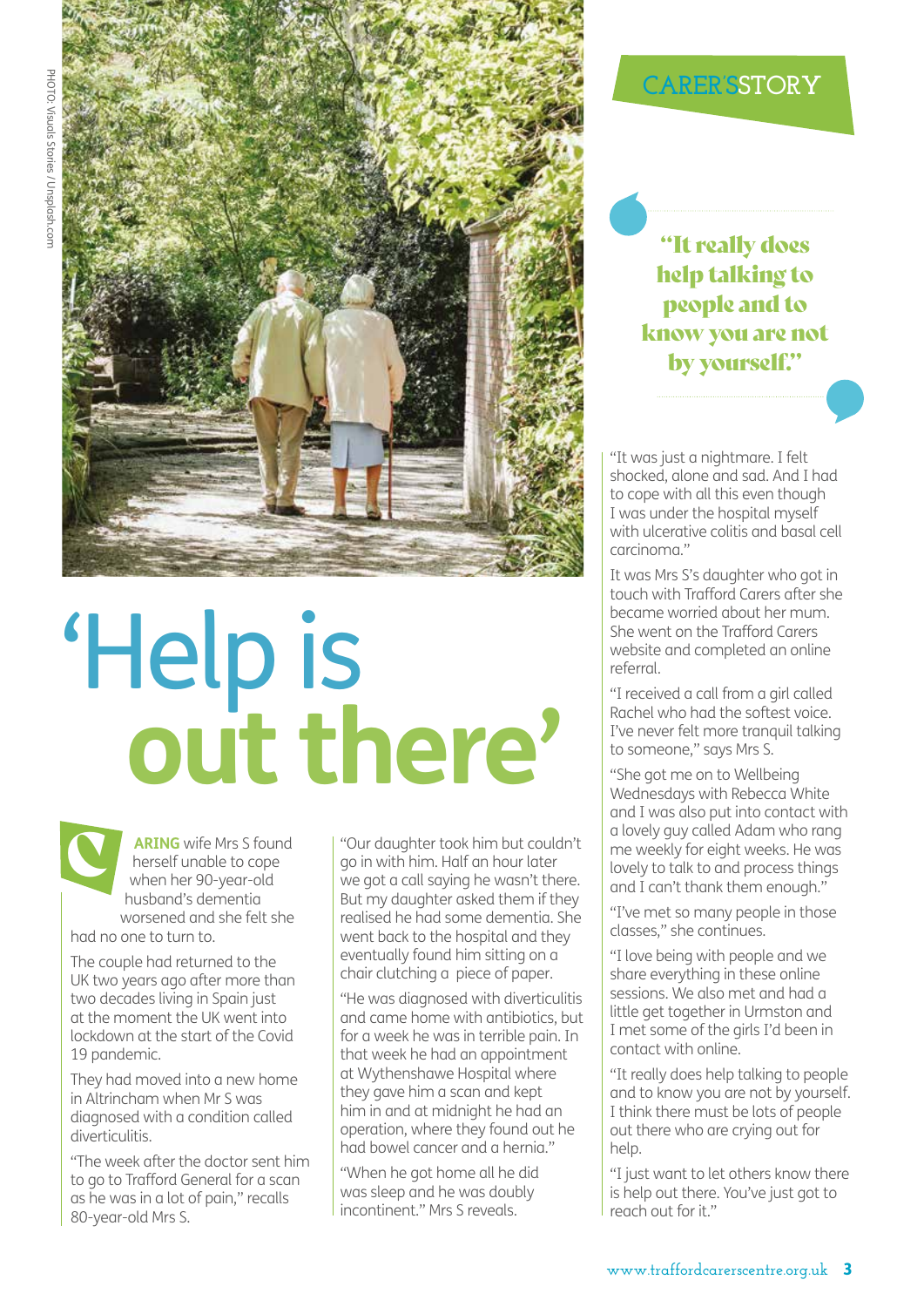#### **SPECIALREPORT: MENTAL HEALTH**

## **MENTAL HEALTH** Caring for your

**EING** a carer is a good thing to do, so "why" you might ask yourself "do I feel so awful?" When you care for someone you probably B

put yourself way down the pecking order when it comes to looking after your own wellbeing - and you are certainly not alone.

Statistics derived from 5,000 carers across the UK revealed that 84% feel more stressed, 78% feel more anxious and 55% reported that they suffered from depression as a result of their caring role, while 38% of young carers also had mental health problems.

Supporting someone else can take its toll on your mental health for a number of reasons. As a carer you may find your situation difficult and upsetting. Even if you want to take care of a loved one you may find it hard to switch off. You might worry about what's going to happen in the future and not everyone we care for appreciates what we do.

Problems arise when you continue to feel stress and worry, as this can cause mental health problems. This can manifest itself in different ways. The most common are:

#### Anxiety

Many carers feel anxious about the person they care for but when these feelings become overwhelming they can affect the way you live.

#### Loneliness

Looking after someone can result in feelings of being cut off from normal life. You might have had to give up work to become a carer, or not be able to go out with friends as you used to.

Social isolation can lead to depression, so don't suffer on your own. We offer a wide variety of activities and groups for carers – all of which are free.

#### Money problems

Extra care, medical costs, transport to hospital appointments, there's no end to the strain caring for someone can place on your finances. We have a dedicated Benefits and Wellbeing Advisor to support our registered carers with their finances. Call our helpline to find out more.

#### Inability to sleep

Worry and stress can cause insomnia.

#### Guilt, frustration and anger

Let's face it, nobody's a saint so even if you dearly love the person you care for you may sometimes feel resentful that you've had to give up so much for them.

This could make you angry at them and in turn make you feel guilty. Again placing you under stress.

#### Low self esteem

You might lose confidence in your abilities to do anything other than support someone else and feel that you've lost part of yourself as a result.

#### Less time for yourself

You probably have less time to look after yourself, for example to be physically active, eat healthy food and relax. You may feel as though your health doesn't take priority, or you don't have time to get the help you need. Our Carers' nurse, Rebecca, can book you in for a Health Review – just call our helpline to book your slot.

#### **Depression**

You may find yourself feeling extremely low at times when you are caring for someone and this could be depression. Coping strategies such as drinking too much, taking drugs, eating too much or too little can all have an impact on your mental health. You could even feel suicidal.

Your mental health is important which is why we urge you to contact us if you are affected in any way. There are some other ways we may be able to support you to improve your mental health in the orange box on **page 5**. You don't have to suffer in silence.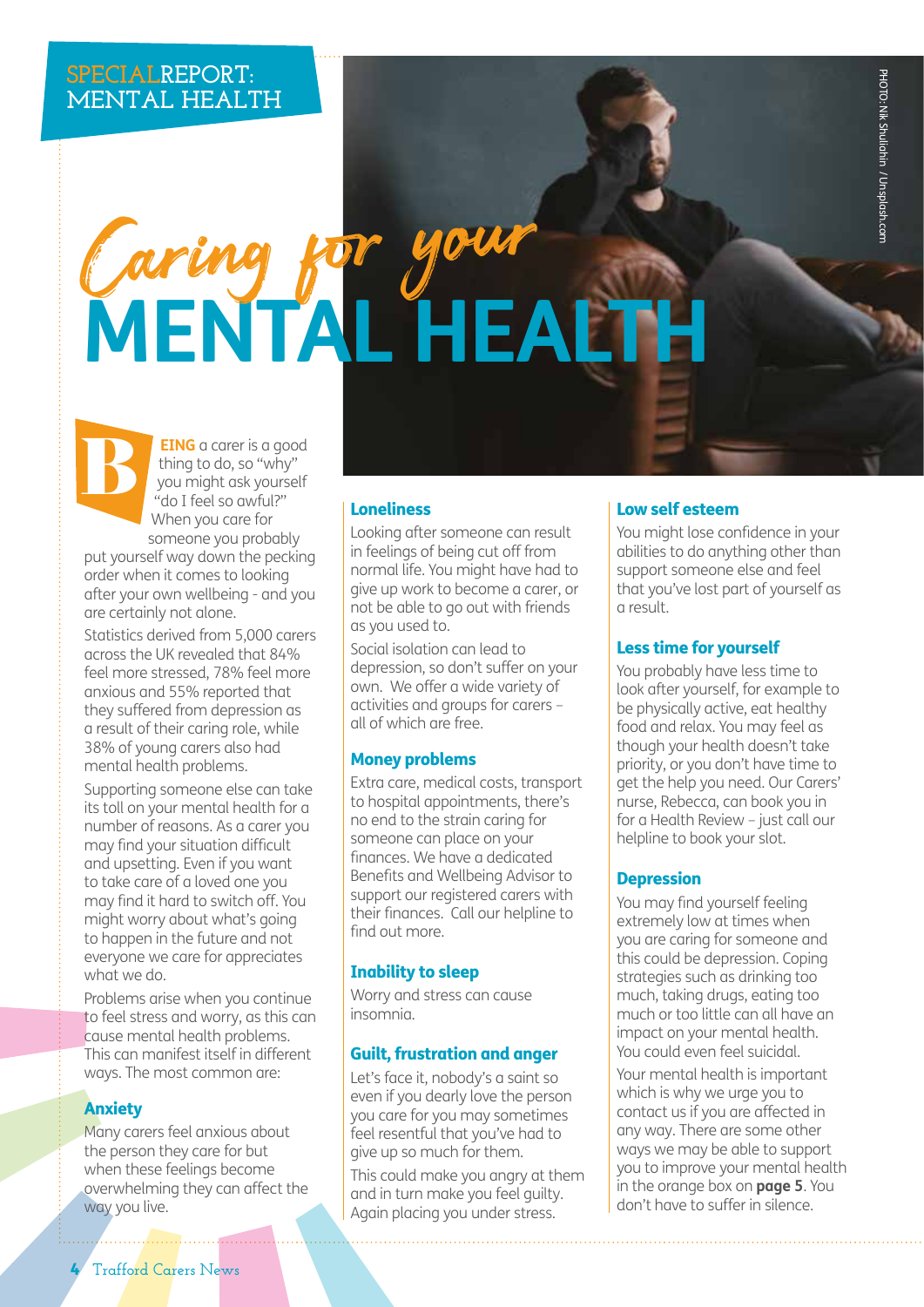### Simon's Story

## Big Bad Mood... My

**My mum struggled with her emotional wellbeing all her life. Mum was fairly erratic emotionally which impacted on me, I showed nervous ticks, made noises and developed learning issues.** 

I was a 'sensitive child' which made me aware of others' moods and I adapted my behaviour accordingly. As I grew up I had times when my emotional wellbeing or My Big Bad Mood or anger was an issue for me. Now I would suggest I am a welleducated professional person who manages a work and family life balance BUT who can also become overwhelmed by fatigue with trying to cope with everything without screaming into a pillow or shouting obscenities in my garden at the birds. All of which I have done lately to the amusement of my neighbours.

I have developed a pragmatic view of emotional well being issues in that I fully accept that I will be affected by times of low mood in my life. I recognize I could be affected by environmental factors, personal circumstances, relationships, employment status, weather and which side of the bed I got out of in the morning. I can and do enjoy feeling sorry for myself however I only allow myself a short period of this naval gazing before I look for a solution or a way out of the problem.

I have taken a long time to understand that sometimes I am not in control of everything in my life and I actually have come to



enjoy or manage the feeling of going with the flow. I generally feel that life will work out and that whilst bad things or times can happen this is usually followed by something good or easier times to balance one another out. My attitude is that I am not entitled to an easy life if one such exists, rather that I make what I want of my life by putting the effort in and reaping the benefits, whether they be small, medium or large.

My answer is that I always look to have some fun in a day, to have a laugh or to be cheeky to make the day go quicker, to smile, to laugh and sometimes cry. Life is short and I intend to enjoy it with lots of little and big adventures whilst putting two fingers up to My Big Bad Mood."

*• Simon is our Business Development Manager*

## CONNECT with us

#### Do you think you'd benefit from counselling?

Counselling is one way we can help you when your mental health is suffering and we offer sessions to fit in with your schedule. You can opt for faceto-face counselling as well as that done by zoom or phone. If you want to see someone in person, the rooms we have available are at venues across the Trafford borough.

A mix of students and qualified counsellors are on board to deliver person centred psychotherapy and cognitive behavioural therapy.

If you wish to know more contact Andrea Fawcett, Health and Wellbeing Manager, at the email below: **andrea.fawcett@ traffordcarerscentre.org.uk**

#### Befriend someone

If you are feeling lonely, isolated or just need someone to talk to, why not get in touch about our befriender service?

We are also looking for people to become volunteer befrienders, people who can commit to making regular calls to carers.

For more information about making calls **contact Angela on 0161 848 2400.**

#### Volunteer…

We are also looking for enthusiastic volunteers for our charity shop in Stretford. Re love and care. We can help you build up your skills, meet new people for a few hours a week.

**Contact Angela 0161 848 2400**.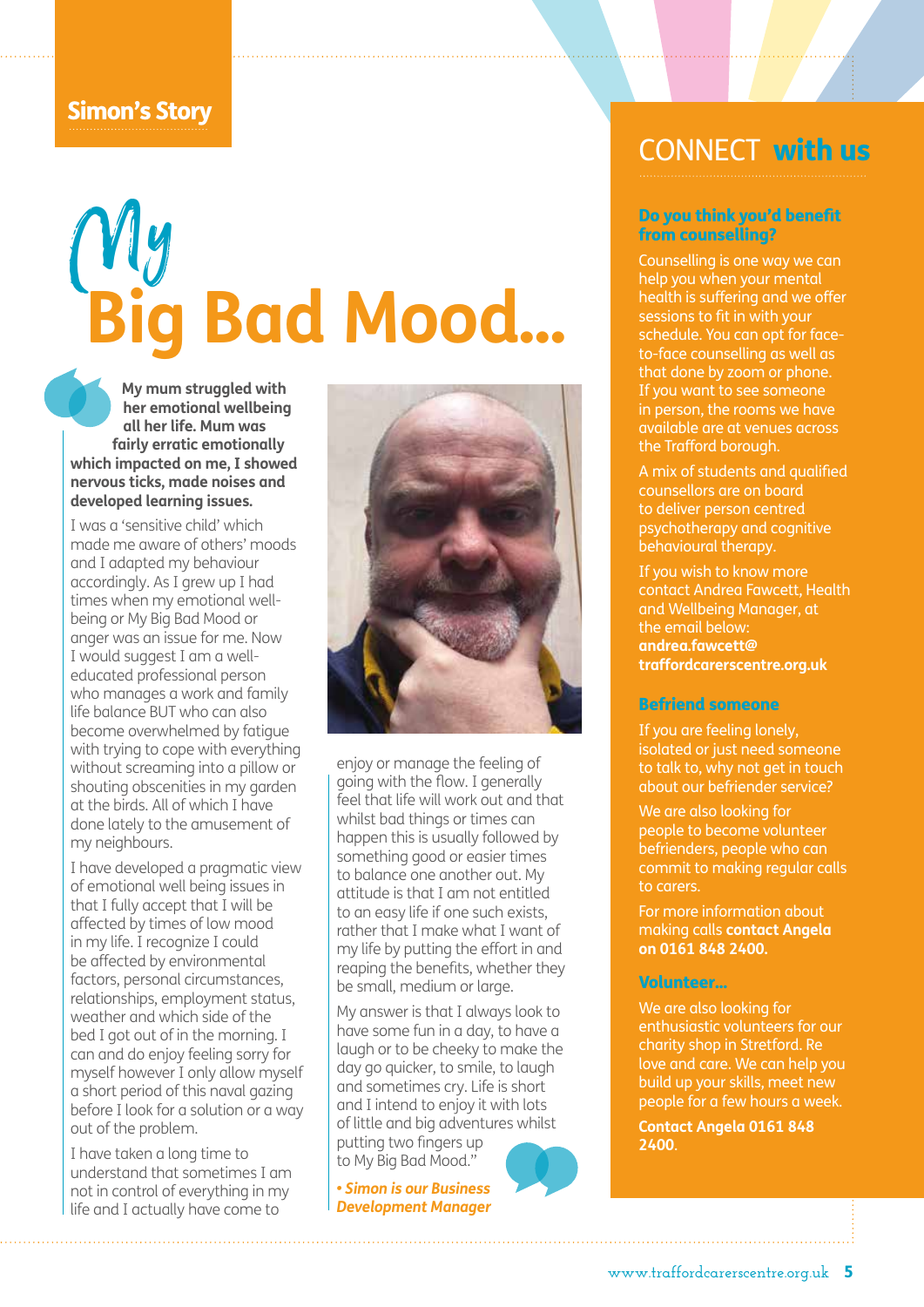#### **KEEPING WELL NURSE REBECCA with**

Hi everyone!

I hope you all have a lovely Easter, a time of celebration, a time to enjoy a long weekend and so often a time associated with eating a lot of chocolate! With the traditions of hot cross buns, Easter biscuits and chocolate Easter eggs, it can be a particularly challenging time of year to have treats in moderation.

Aiming to increase your activity levels can help. Adults should do some type of physical activity every day. Exercise just once or twice a week can reduce the risk of heart disease or stroke.

Regular exercise has been proven to:

- **• Reduce stress**
- **• Ward off anxiety and feelings of depression**
- **• Boost self-esteem**
- **• Improve sleep**
- **• It strengthens your heart.**
- **• It increases energy levels.**
- **• It lowers blood pressure.**
- **• It improves muscle tone and strength.**
- **• It strengthens and builds bones.**
- **• It helps reduce body fat.**

**www.nhs.uk/live-well/exercise/**

Rebecca

### 'HOW ARE YOU' QUIZ

*I would urge everyone to make use of the NHS's*  'How Are You?' *quiz. Whilst not a medical assessment, after answering a few simple questions, you will be provided with a free personalised health score and lots of ideas and web links to utilise to improve your health. The quiz can be accessed by searching* 'NHS How are you? Quiz' *in your search bar or go to:* 

www.nhs.uk/better-health/how-are-you-quiz/

## FOCUS ON... **OVARIAN CANCER**

## March is **Ovarian Cancer awareness month**

Although it is one of the most common types of cancer in women, the outcome is a lot less positive than that for breast cancer. However caught early and the chances of survival are excellent.

The bare fact is that when a woman is diagnosed at the earliest stage, her chance of surviving ovarian cancer for five years or more doubles from just 46 per cent to more than 90 per cent.

#### **Common symptoms of ovarian cancer include:**

- **• feeling constantly bloated**
- **• a swollen tummy**
- **• discomfort in your tummy or pelvic area**
- **• feeling full quickly when eating**
- **• needing to pee more often than usual**

The symptoms are not always easy to recognise because they're similar to those of some more common conditions, such as irritable bowel syndrome, so it is vitally important that if you suffer any symptoms, have a history of ovarian cancer in the family or are just worried, talk to your GP.

For more information, please go to: www.nhs.uk/conditions/ovarian-cancer/



**KEEP CONNECTED** 

*Why not come along to our* 'Wellbeing Wednesday' *Zoom Session, where we connect with other carers whilst discussing aspects of the FIVE areas to wellbeing.* **Details to access Wellbeing Wednesday are as follows:** 

**Meeting ID: 923 5162 5180 Password: aKAe87**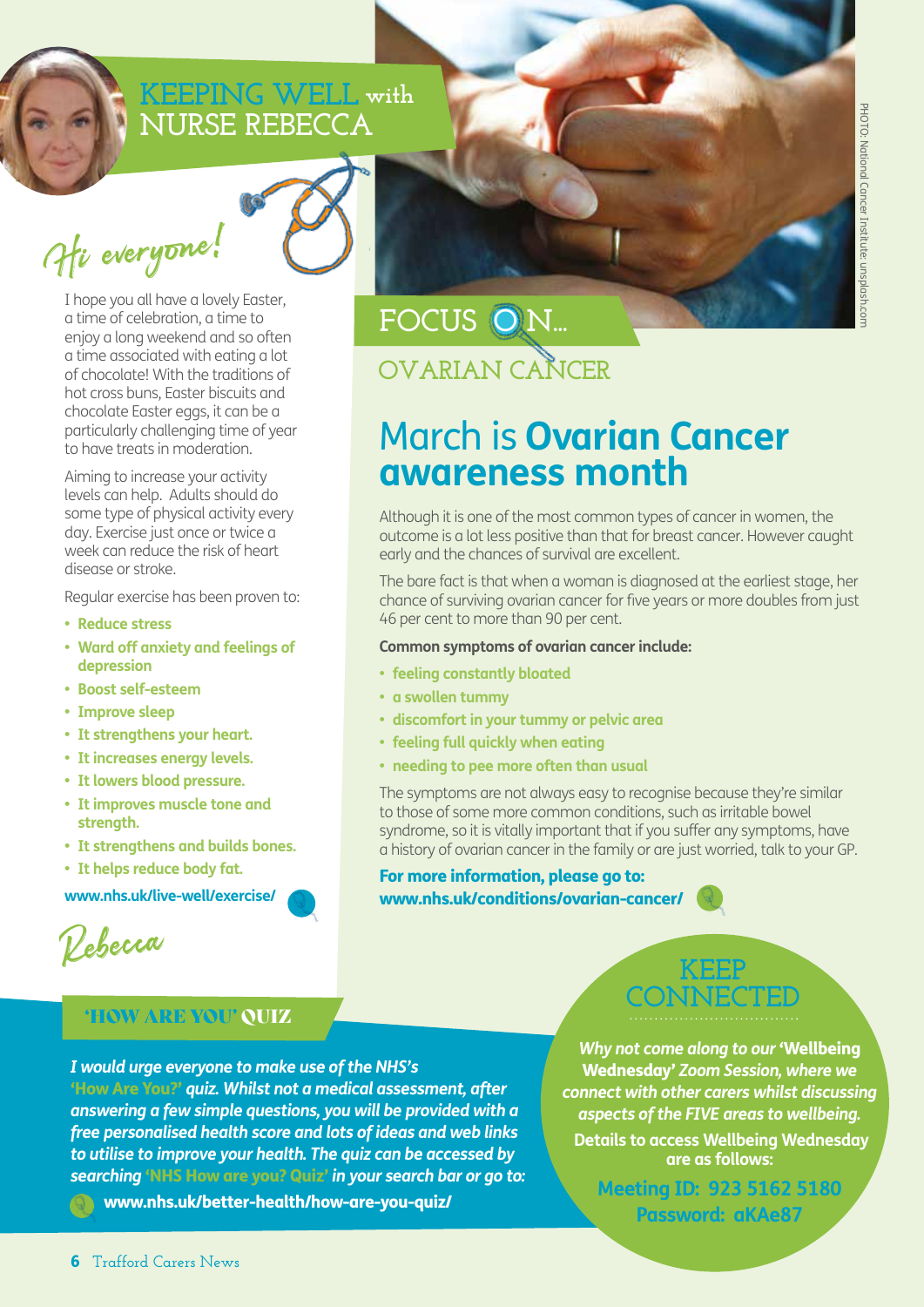

**NEWSLETTER**

## Young Carers **makes me feel I'm not alone...**



PROFILE

**YOUNG CARER**

worse problems than we have. Being part of Trafford Young Carers makes me feel that I am not alone and I can do things with Trafford Young Carers that I can't do with my brothers."



**MANDA** adds: "Cameron can be extremely caring. For example, when we are all going out he'll ask if

it's wheelchair friendly.

"It's sad that he has to think like that but we can't be spontaneous when we go out. We have to think of our boys' needs."

**OUNG** carer Cameron will do anything he can to help his mum take care of his older brothers who are both wheelchair-bound. Y

To the 12-year-old Broadoak pupil, life with his family is all he's ever known, so the complex healthcare needs of his two brothers are all part of his daily routine.

The one thing that gets him down is the attitude of other people.

"It's when people look and stare he can get quite upset about that." says mum Amanda.

"He's a loving boy who will do anything to help me and his older brothers. He'll talk with them, play with them, do things for them that they can't do themselves.

"He'll also support me. He'll do the washing up, the tidying up, he'll do the ironing, empty the bins and sometimes do the washing. Anything he can do to help.

"He'll even try to keep his room tidy. Now that can be a bit of a challenge!"

It's not all work and no play. He'll spend time on the XBox with his brothers and share his love of playing guitar and he'll go to see his beloved Manchester City in action with one of his brothers.

"I'm so proud of him," says Amanda.

"We don't ask him to do any of these things. He'll just say 'Can I do this?' I don't want him to feel anything is forced on him."

Cameron began taking part in Trafford Young Carers four years ago, around the time he began to support the family every way he could and he loves joining in all the activities that are on offer.

"I've been kayaking and horse riding, to Treetops at the Trafford Centre, Jump Nation and done outward bound at Grip Adventure," he enthuses.

"When I meet up with other children I find out that they have brothers and sisters who have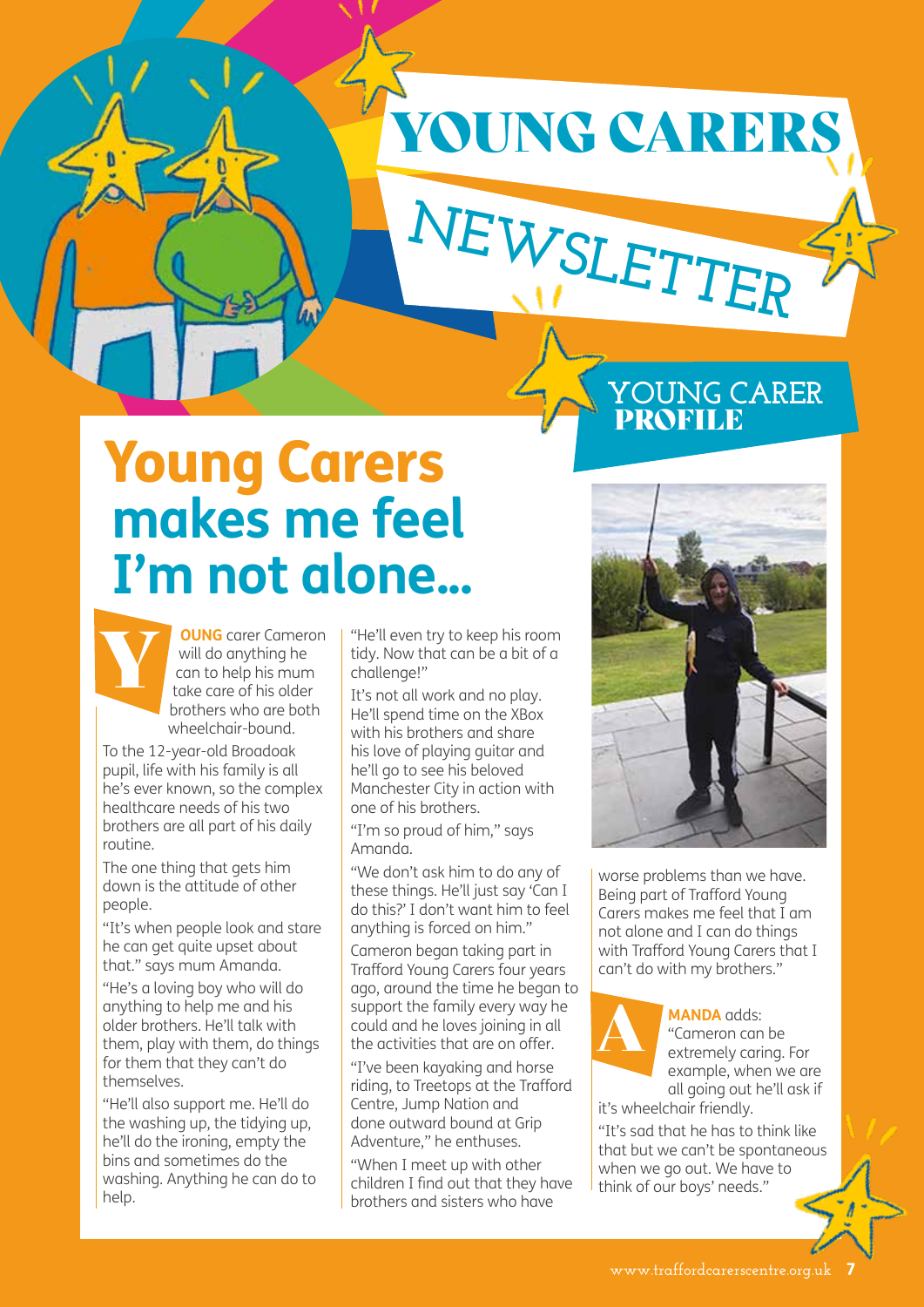### **NEWS** YOUNG CARERS



# **About Trafford!** Buzzing

#### **By Devan Storey Digital Inclusions Officer**

Trafford Carers Centre is working with social media enterprise Yellow Jigsaw to support carers of all ages to create a "news team" called the Lightening Bee Reporters and to share their views, interests and experiences through a range of media including photography, interviews and video.

The Young Carers have already got stuck in by having a go in the mini studio, working with green screens, reporter microphones and practicing filming too.

The Lightening Bees will be buzzing throughout Trafford to report on their own interests and passions like football, parkour, climate change and sustainability.

It is important to hear about these topics from their point of view, because younger people's opinions are not often heard



within the media. It is also beneficial because it will engage younger people in world affairs and hopefully increase their confidence.

We have had so much fun and we are only getting started. If you are interested in getting involved in either the adult Lightening Bees or younger Lightening Bees then please get in touch at:

**devan.storey@ traffordcarerscentre.org.uk**





## **Getting to Grips with adventure**

Following a successful four week trial of youth club type sessions run at Grip Adventures base in Sale we have decided to continue with the sessions on a fortnightly basis.

The Primary school-aged sessions run on Wednesday from 5pm to 6.30pm and the secondary school-aged sessions run on a Monday from 6pm to 7.30pm. On offer at the sessions

is bar football, table tennis, soft archery, arts and crafts, board games, bouldering and karaoke. Our older Young Carers commented on how much they enjoyed the opportunity of just meeting up with their friends and just chilling out.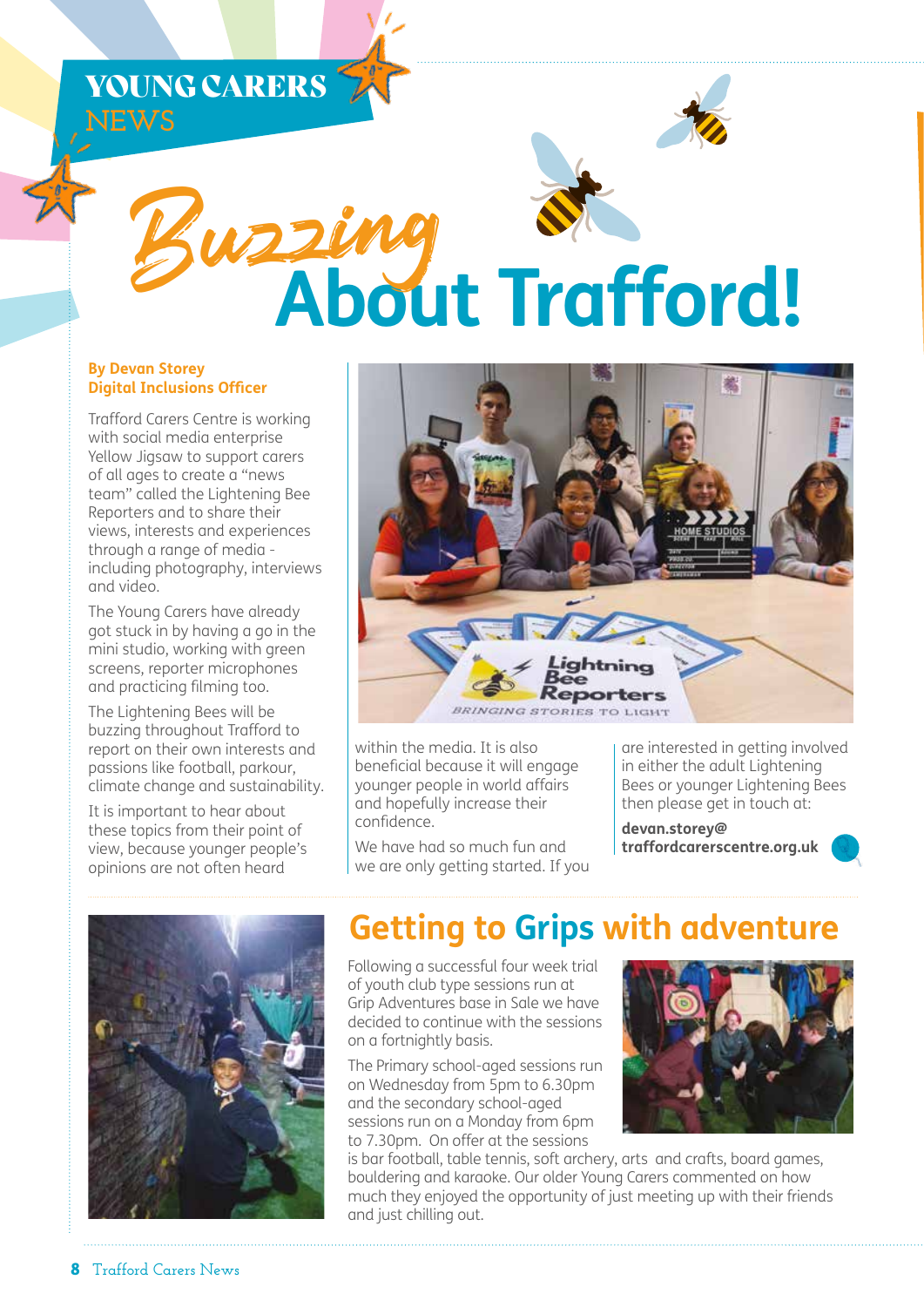## Night at the Theatre

#### By Shay Garry

Eight Young Carers and three parents joined me at the Lowry Theatre to watch the very moving performance of the play Who Cares - the story of three Young Carers and their experiences in their caring role.

The content of the play was hugely influenced by the input from actual Young Carers from Salford and it explores the pressures and worries experienced by Young Carers on a daily basis.

The moving drama was written about four years ago and toured the country, including a performance in the Houses of Parliament.

It was great to see the parents joining their Young Carers on a night out away from their caring role and they admitted it gave them more of an insight into the life of a Young Carer.

One parent shared that it was great to have some quality time with her daughter and that she has now scheduled time to spend especially with her.

#### T Y A U  ${\bf N}{\bf K}$ !  $\mathbf H$ O

**A huge thanks to Sarah Reilly from the Garrick Theatre, Altrincham who provided us with 35 free tickets to their Pantomime Peter Pan on Thursday 9th December.**

**NEWS**

YOUNG CARERS



## **Enjoying the great outdoors**

During the October Half Term Holidays we ran four exciting outdoor activities (to minimise covid spread).

Glenn and his team at Grip Adventure supported our Young Carers once again by running a bushcraft activity during which 13 Young Carers built shelters and cooked up hot dog sausages amongst other things.

The team also ran a kayaking activity for 12 of our Young Carers some of whom were complete novices.

It was a real pleasure to see so many Young Carers away from their computers, phones and games consoles and enjoying the fresh air.

As we are aware that often our younger Young Carers can miss out on activities, we decided to run two Simply Cycling activities which are usually popular with the younger ages and 13 Young Carers joined in.



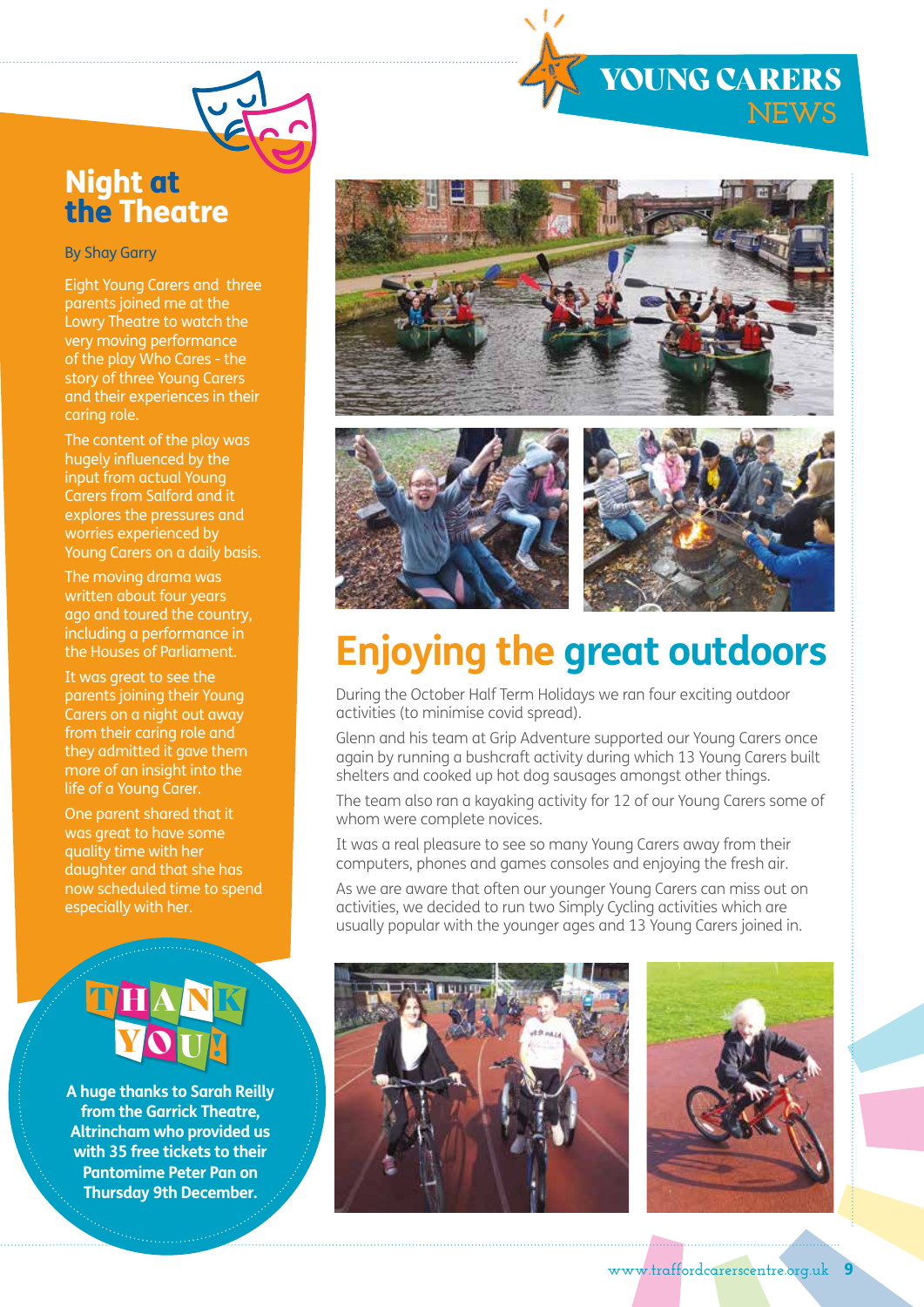## **NEWS** YOUNG CARERS

## **Body Shop jobs for the** Girls!

**ONGRATULATIONS** to Isabella Minshaw, Krishma Aoara Kaur and Amy-Lee Slack all of whom secured part-time seasonal positions at the new Body Shop store in the Trafford Centre, **writes Shay**. C

It's a credit to the Body Shop that they had the foresight to see that the experience and maturity that Young Carers gain because of their caring role would be valuable to an employer.

So the Body Shop decided to give our Young Adult Carers priority when looking to fill their positions. We contacted our Young Adult Carers to gauge interest and 13 put their names in the hat. Following an



interview, the positions were filled by Izzy, Krishma and Amy-Lee.

Our involvement didn't however end there as store manager Toni Moore asked us if we would officially open the new store for them! So early one Saturday morning I took the girls down to the Trafford Centre. It was a great opportunity for Krishma and

Amy-Lee to meet each other (as they would be working on the same shift) but also they were then able to meet their new colleagues prior to starting their first shift two days later.

Toni wanted the girls to perform the official opening and cut the ribbon but nerves got the better of them and so I was left to do the honours!

## **RESET for mental health challenges**

Shay and Karen were amongst those taking part in RESET21 which unites young people, their families, professionals and service providers to raise awareness of local help and support available for young people and their mental health challenges across Trafford.

It was an opportunity for local organisations such as Trafford Carers to find out about services, projects, support, referral processes and more.

Said Shay: " The event was organised by the fantastic Emma Lenihan from Calm Connections. We were also able to meet and connect with other services in Trafford providing Mental Health Support for Young People, and there were also presentations from organisations supporting young people.

On a lighter note, entertainment was provided by young people from Gorse Hill Studios who performed rap and sang. There was also a lot of wonderful artwork on display along with poems that were written by some of our talented Young Carers."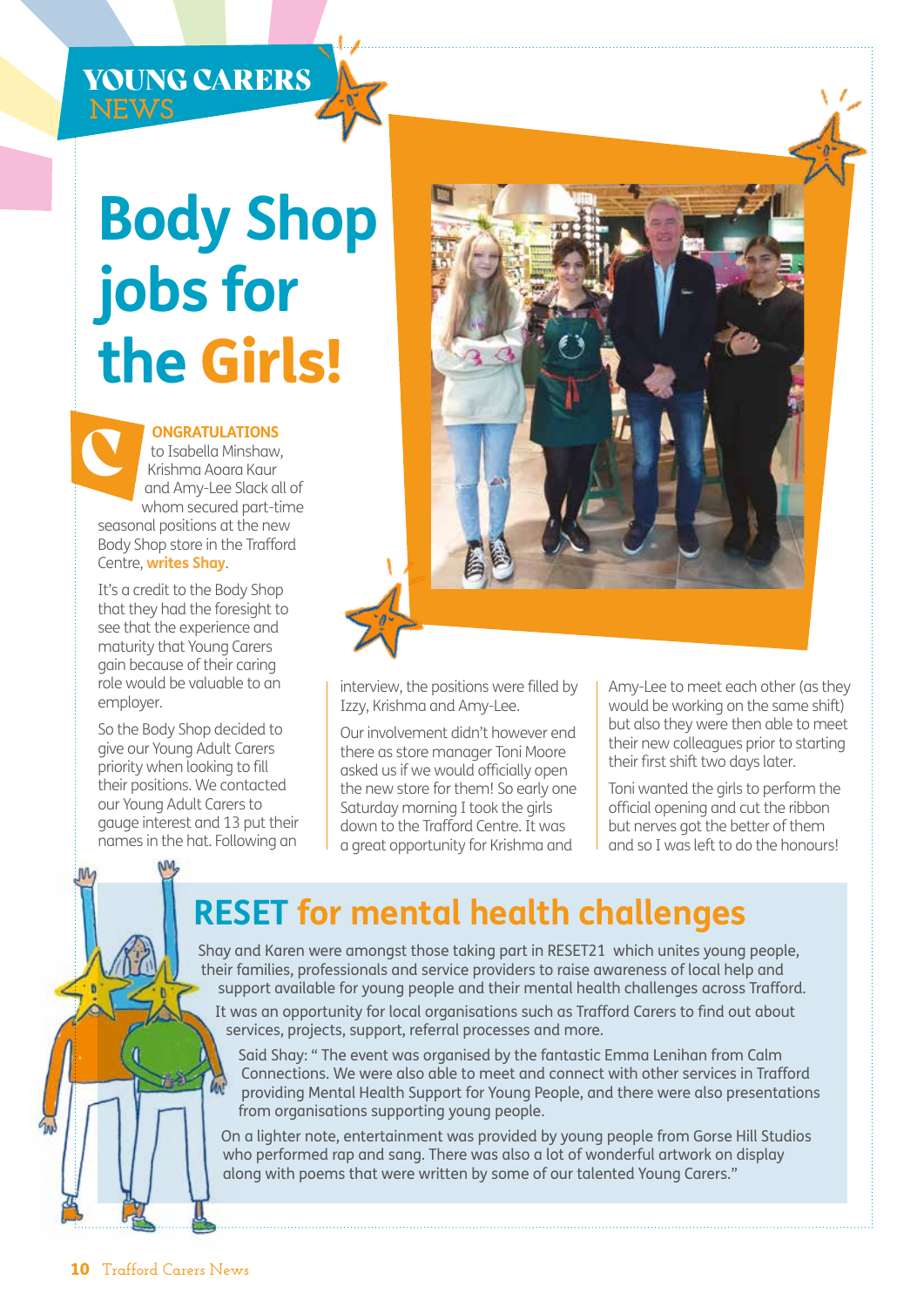## **CARERSNEWS**

**More than 100,000 women are thought to have been underpaid their state pension and could be due a payout – with the average amount being just under £9,000.**

**Married women who hit state pension age before April 2016, including widows, divorcees and the over-80s (whether married or not) should check if they're owed. This is because while some affected women will get an automatic payment, not all those who qualify will.** 

**Here, KERRIE HICKMAN, our Advisor, guides you through who may be affected, and** 





**EVERAL** different groups of women should check their state pension entitlement as they may have been underpaid, for a variety of reasons. This year alone, the Government has repaid more than £60 million in underpayments. It's worth noting, though, this guide only applies to women who reached state pension age before April 2016. If you got your state pension afterwards, you're on the new state pension system and none of this applies.

This guide will go through the groups of women likely to have been underpaid – there's some overlap though, so they're not mutually exclusive and it's possible you could fall into more than one category.

Plus it will list which groups should take urgent action – we've split it into two main parts:

**1. Those who need to pick up the phone and make a claim. These groups won't automatically get their pensions topped up.**

#### You should check if you're:

• A woman who got divorced AFTER retiring and who hasn't got their pension reassessed.

## **a state-pension payout?** which groups still need to claim.<br>
EVERAL different groups of<br>
state pension entitlement<br>
State pension entitlement

- A woman whose husband turned 65 before 17 March 2008 and who is being paid less than 60% of their husband's basic state pension.
- A married woman who's on ZERO basic state pension, but might be getting a small amount of additional state pension, also known as SERPS, or graduated retirement benefit.

**2. Those who should receive their top-ups automatically. The Government is currently reviewing pension records to find those who should have received an automatic uplift in their pension, but didn't. This includes you if you're:**

• A woman whose husband turned 65 on or after 17 March 2008 and who is being paid less than 60% of their husband's basic state pension.

- A widow whose husband died after April 2008 and who was being paid less than 60% of his state pension while he was still alive.
- A widow whose state pension did not increase when their husband died.
- Someone who's 80+ and isn't being paid at least £82.45 a week in state pension.

The Government is prioritising those over 80 and those who have been widowed. But if any of the situations above apply to you, you will be contacted by the Department for Work and Pensions over the next few months if you're due a pension boost.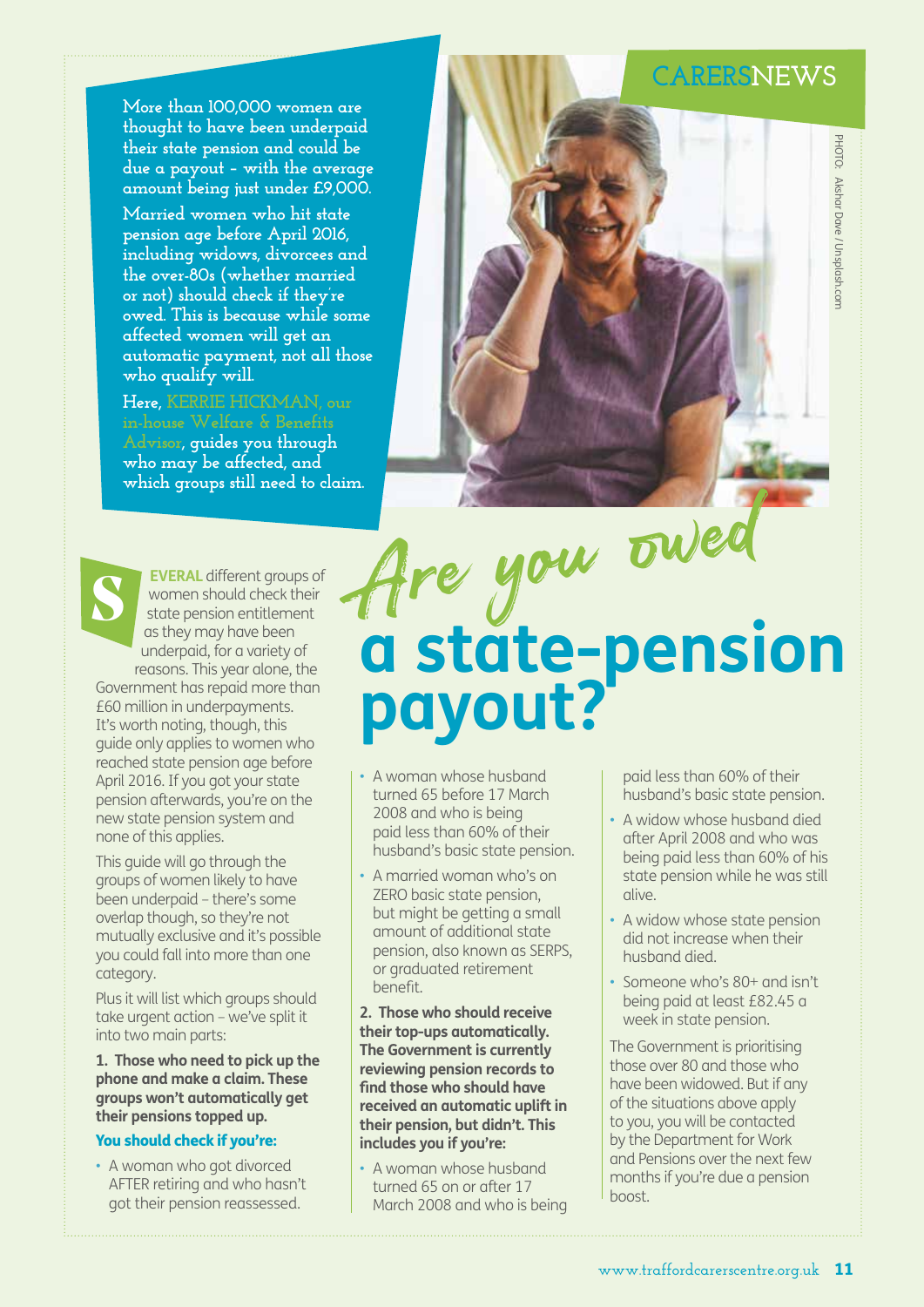#### **CARERSNEWS**

# <sup>Z</sup>OOM  $int_{0}^{1}$   $\frac{1}{200}$ m!

**Zoom has been an excellent way to connect us with other people throughout the pandemic. Observing social distancing rules, many groups are choosing to meet virtually, including ours at Trafford Carers Centre.**

#### What is Zoom?

Zoom is a computer program used to hold online virtual meetings. You can use Zoom on a smartphone, a tablet, a laptop, or a desktop computer (as long as you have a camera, speakers, and a microphone).

#### How to use it

First, download Zoom, the free version is called "Zoom Cloud Meetings."

On an iPhone or iPad: Go to the Apple App Store and search for "ZOOM Cloud Meetings." Click "Get" to download and install the Zoom app.

For all other devices you download apps from the Google Play Store and the logo looks like this.



Search for the word Zoom in your store and a few options will come up. You need to select the Zoom cloud meetings option.

You can also google "zoom" and use their website, instead of downloading an app. **Make sure you select "Zoom.us"**

#### What happens next?

The "Zoom Host" will send you a link, normally via email. This is the link to access the call. The link will look something like this: https:// zoom.us/j/99473238003?pwd=c0x CMWVtQkxOU2FOaEJBaVhpQXQw QT09

They will also send you a Meeting ID which will look something like this:

#### Meeting ID: 994 7323 8113

And a meeting Password which will look something like this:

#### **Password: 8befyX**

- If you have downloaded the app and have email then you can click on the link and it will automatically take you to the call.
- If you don't have email then you can go onto the app or website,



press "Join a Call" and enter the meeting ID and password.

- The next screen will ask if you want to join with video - this will allow you to see others in the session and for them to see you, this can be turned on and off during the session if you wish.
- You will then be asked if you want to join with audio. This will allow you to hear others in the session and for them to hear you, again this can be turned on and off during the session if you wish.

#### You should now have gained access to your session.

- If you are on a smartphone or iPad, it may ask you to join with video, but not audio. When you are on the zoom session, at the bottom right hand corner there will be an old microphone symbol with a red line through it. Tap on that and a white box will appear saying "WIFI or cellular." This is to connect to either WIFI or 3G.
- If you're in a large meeting, make sure your microphone is muted. Your computer microphone is pretty sensitive, and if you're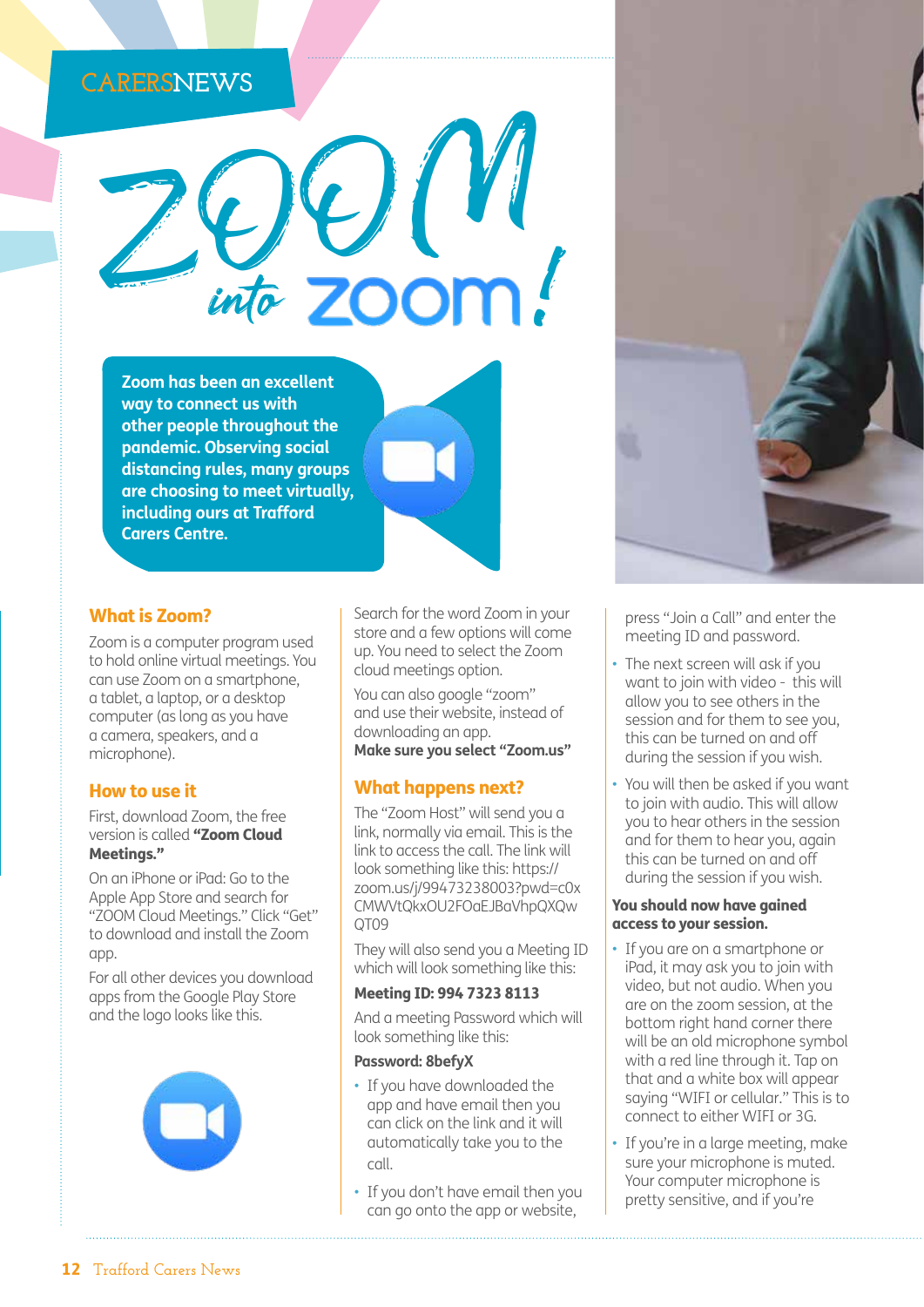

unmuted, it can pick up a lot of background noise. The mute button, which looks like a microphone, is in the bottom left corner of the Zoom screen. If the microphone has a red line through it, you're muted, and no one in the meeting can hear you.

#### Top Tip - *if you struggle to hold or control the mouse on your laptop you can hold down the spacebar to unmute yourself.*

- If the microphone has a red line through it, you are muted
- Click/tap the button again to unmute yourself if you want to talk in the meeting.
- If the microphone has no red line through it, you can be heard in the meeting

#### *If you cannot see these symbols at the bottom, tap or click on the screen to make them appear.*

#### Leaving the meeting

Click "Leave Meeting" on the bottom right corner to quit the meeting.

## **Key updates for ethnic diverse support**

Trafford Carers is committed to providing a service for carers from any background and having appointed Shamiya Nazir, as their Diverse Communities Engagement Officer in 2021, there is now a plan in place to improve ethnic diverse support.

Last November saw the successful completion of a BAME Carers Feedback Forum at Blue Sci, 54-56 Seymour Grove Old Trafford Manchester, while the Trafford Carers Centre's tri-leaflet will be translated into Bengali, Hindi and Urdu. There was also expanded networking with organisations serving diverse communities.

Shamiya welcomes any input into this support and carers, diverse social groups or organisations are welcome to contact her at **shamiya.nazir@ traffordcarerscentre.org.uk,**  and/or text, phone, or WhatsApp at **07443 262947.** 

## **CARERSNEWS**

#### **Rename our new home**

The Carers Centre is on the move at the start of 2022 into a new location at the following address: **Springfield House, 9 Springfield Rd, Sale, M33 7XS.**

It'll be our new hub for workers with a large downstairs accessible area for carers to access activities and other services.

At the moment, the building is named "Springfield House" but we'd like to give it a new name more in keeping with what we do.

So we are calling on you to help. We would love to hear your ideas about how we can re-name the building in a more meaningful way. You can send us your suggestions to: **info@ traffordcarerscentre.org.uk**



## **Carers week**

Carers Week is an annual campaign that takes place in early June to raise awareness of caring, highlight the challenges unpaid carers face and recognise the contribution they make to families and communities throughout the UK. We'll be running activities and events for the week, so if you're registered with us and would like to get involved with planning or running these events or would like to make suggestions about information that is sent out on our social media. please ring our helpline on **0161 848 8400** or email us at **info@traffordcarerscentre.org.uk**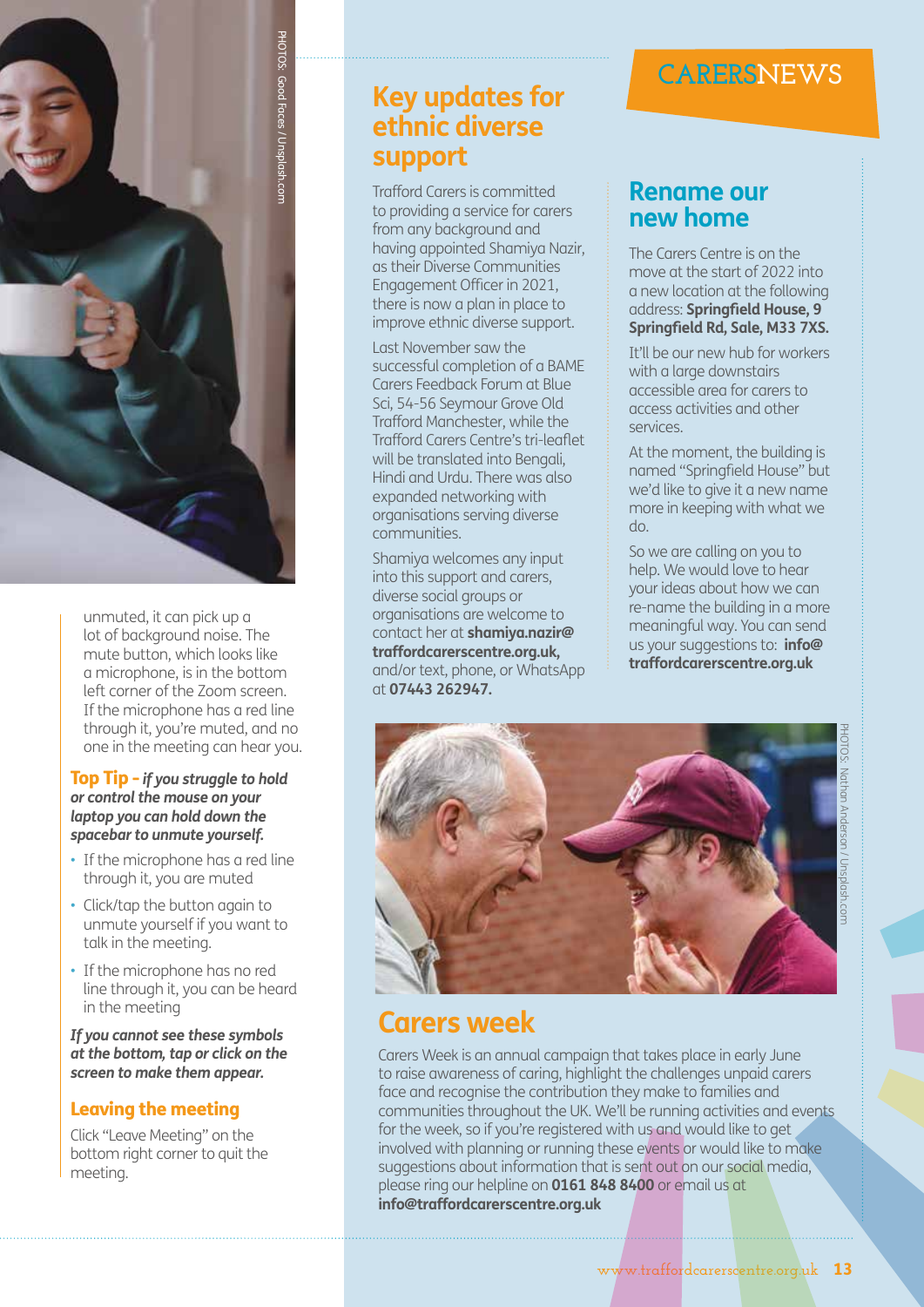### **CARERS'RIGHTS**





W **HEN** you've been caring for someone for a long time, your role doesn't just end when they pass away or move into a residential setting.

OK, you might feel you have more time to yourself and an opportunity to do all those things you haven't been able to do for some time but in reality it's hard to lose the feeling that something is missing.

Caring for someone is so full on that when it ends you may find you don't know where to head next. You may feel exhausted and unwell and you may have to deal with the loss of someone you love deeply.

At Trafford Carers Centre we understand that as a former carer you may need a lot of support and we are here to help rebuild the social, emotional, and practical aspects of your life.

We have a number of support groups you can access. These include:

- End of life support
- Bereavement support group
- Support into employment
- Continuation of help i.e. if you are currently receiving, or waiting to receive, services from Trafford Carers Centre, these will not cease once your caring role has ended. Former carers will access the same services but the focus or outcome of that support may alter to something to help you to move forward
- Services can be accessed for up to 24 months after your caring role comes to an end, but even then, your case can be reviewed if you need further help.

## Why not VOLUNTEER?

**If you are a former carer who is at a loose end, is feeling isolated, or just wants to get out and about to meet people, we have a number of volunteer roles you might like to consider.** 

**We are looking for people to become volunteer befrienders, people who can commit to making regular calls to carers.** 

**We are also looking for enthusiastic volunteers for our charity shop in Stretford. Re Love and Care** 

**Not only can you give us much-needed help you can also build up your skills and meet new people for a few hours a week. If you are interested then please get in touch with Angela on 0161 848 2400 who will be able to explain things further.**

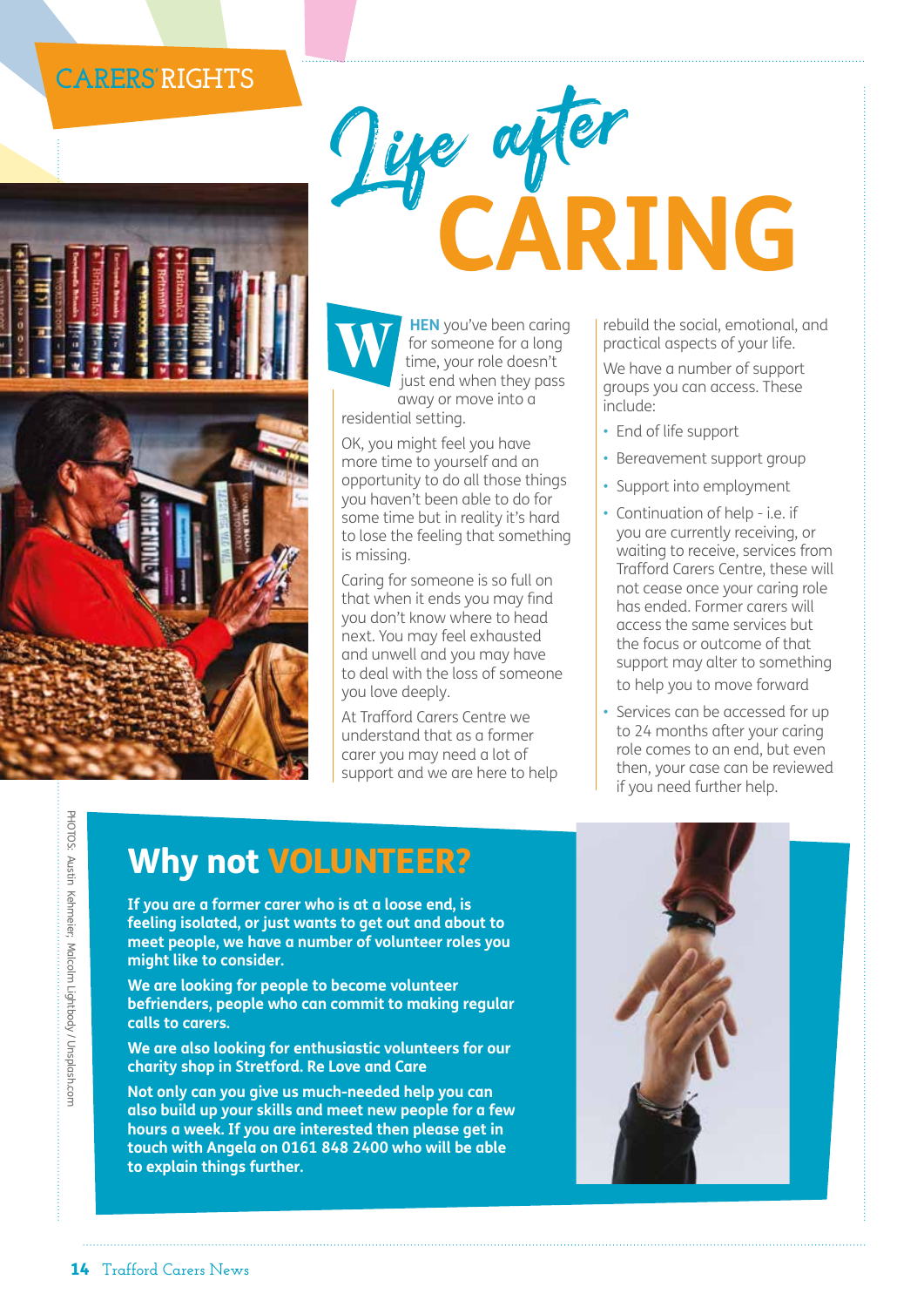## **Carers' Self-review SELF-REVIEWFORM**



Name:

Contact number:

Address: Date:

*As carers we tend to forget ourselves and any health issues we may have, but from time to time we need to check in and make sure we are doing okay too. With that in mind, we are asking you to fill in this Carers Self Review Form which you can post back to us at our usual address : Trafford Carers, Springfield House, 9 Springfield Rd, Sale, M33 7XS.*

| How are you? Has anything changed<br>since we were last in contact with you?                                                                                                                |  |
|---------------------------------------------------------------------------------------------------------------------------------------------------------------------------------------------|--|
| Are you currently receiving any support<br>from family/friends/services? What<br>support do they offer?                                                                                     |  |
| How is your own health? Are you<br>stressed, depressed, or anxious? Are<br>you receiving any treatment / on any<br>medications?                                                             |  |
| Are you able to have a break? Social life?                                                                                                                                                  |  |
| Can you leave the person you care for<br>and for how long? Typically how many<br>hours of care does the person you care<br>for need a day?                                                  |  |
| Are you managing okay financially? Do<br>you have savings or receive any benefits?<br>Please contact Trafford Welfare Rights<br>for help on 0161 912 2735 (Mon-Thurs<br>9.30am to 12.30pm). |  |
| Do you have any other responsibilities?<br>i.e. Children, work, in education?                                                                                                               |  |
| Has your caring role affected your<br>relationship with the person you care for<br>or others?                                                                                               |  |

 *Please tick this box if you would like a caseworker to call you about your completed self-review form.*

*I give consent for the above information to be uploaded on to my file, in-line with Trafford Carers Centre privacy policy.* **YES NO**